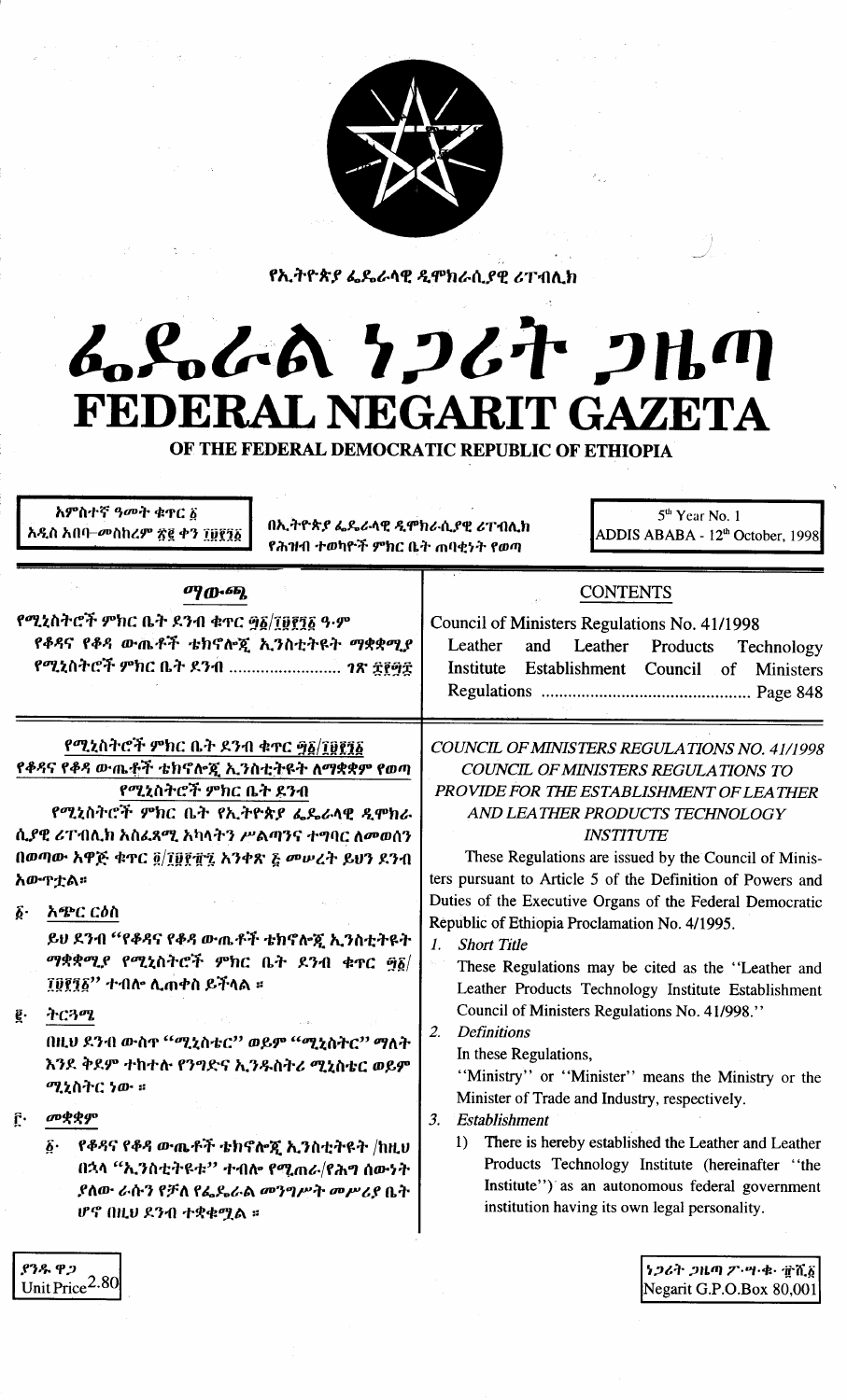#### $\vec{e}$ . የኢንስቲትዩቱ ተጠሪነት ለሚኒስቴሩ ይሆናል።

#### የኢንስቲትዩቱ ዋና መሥሪያ ቤት  $\vec{\bm{\theta}}$  .

የኢንስቲትዩቱ ዋና *መሥሪ*ያ ቤት በአዲስ አበባ ከተማ ይሆናል ፡ እንደአስፈላጊነቱም በሌሎች ቦታዎች ቅርንጫፍ መሥሪያ ቤቶች ማቋቋም ይችላል ።

የኢንስቲትዩቱ ዓላማ ۶.

> የኢንስቲትዩቱ ዓላማ ስለተለያዩ የቆዳና የቆዳ ውጤቶች አሥራር ፡ ከቆዳና ከቆዳ ውጤቶች ፋብሪካ ጋር ስለተገናኙ ዋሬ *ዕቃዎች* ፡ ኬሚካልና መካኒካል አሠራሮች እና ስለተራት ቁጥጥር ዘዴዎች የተግባርና የዕንሰ-ሀሣብ ሥልጠናዎችን በመስጠት እንዲሁም በመስከ የምርምርና የምክር አገል ግሎት ሥራዎች በማካሄድ ለዘርፉ የሥለጠነ የሰው ኃይል ማፍራት ይሆናል።

#### የኢንስቲትዩቱ ሥልጣንና ተግባር  $\mathbf{\hat{z}}$  .

ለሌሎች የመንግሥት መሥሪያ ቤቶች በሕግ ተለይተው የተሰጡት ሥልጣንና ተግባሮች እንደተጠበቁ ሆነው ኢንስቲ ትዩቴ የማከተሉት ሥልጣንና ተግባሮች ይኖሩታል፣

- በተለያዩ ደረጀዎች የቆዳና የቆዳ ውጤቶች ቴክኖሎጀ  $\boldsymbol{\hat{h}}$ . ሥልጠናዎችን በመስጠት በዘርፉ የሙያተኞችን ብዛት ማሳደግ ፡
- የቆዳና የቆዳ ው<sub>ጤ</sub>ቶችን **ተራትና ብዛት ለማሳ**ደግ  $\vec{e}$ . የሚያስችሉ የምርምርና ልማት ተግባራትን ማከናወን ፤
- ŗ. የቆዳና የቆዳ ውጤቶችን የተራት ደረጀ ለማሳደግ የሚያ ስችሉ የምክር አገልግሎቶችን መስጠት ፣
- የዘርፉን ልማት ለማሳደግ የሚያስችሉ የመረጀ አገልግሎ  $\mathbf{0}$ . ቶችን መስጠት ፡
- ለሚያሰለዋናቸው ባለሙያዎች የምስክር ወረቀት  $\ddot{c}$ *መ*ስጠት ፡
- ለሚሰጣቸው አገልግሎቶች ክፍያ ማስከፈል ፤  $\hat{\mathbf{z}}$  .
- የንብረት ባለቤት መሆን ፡ ውል መዋዋል ፡ በራሱ ስም  $\ddot{\mathbf{z}}$ . *መክ*ሰስ እና መከሰስ ፡
- ዓላማውን ከግብ ለማድረስ የሚያስፈልጉ ሌሎች ተግባ **Ϋ** ራትን ማከናወን።

#### የኢንስቲትዩቱ አቋም  $\hat{\mathbf{z}}$ .

ኢንስቲትዩቱ፡

- *የሥራ አመራ*ር ቦርድ (ከዚህ በኋላ "ቦር*ዱ*" እየተባለ  $\hat{b}$ .  $f^{\sigma}$ ጊጠራ):
- በሚኒስትሩ አቅራቢነት በመንግሥት የሚሾም አንድ ë.  $R_6$ h+ $C_1$
- አካዳሚክ ካውንስል ፡ እና ŕ٠
- $\vec{0}$ . አስፈላጊ ሥራተኞች ፡ ይኖሩታል።
- የቦርዱ አባላት Î٠
	- ቦርዱ ከመንግሥት መሥሪያ ቤቶችና ከግሎ ዘርፍ δ. የተውጣጡ በመንግሥት የሚሰየሙ ሰባት አባላት ይኖሩታል ፡
	- በመንግሥት የቦርዱ ሰብሳቢ ከአባላቱ *መ*ካከል ĝ. ይመደባል።

# . 2) The Institute shall be accountable to the Ministry.

#### $\boldsymbol{\Lambda}$ **Head Office**

The Institute shall have its head office in Addis Ababa and may have branch offices in other places, as may be necessary.

#### 5. **Objectives**

The objectives of the Institute shall be to produce trained manpower for the sector by providing theoretical and practical trainings, and conducting research and consultancy activities in all aspects of leather and leather products manufacture, raw materials, chemical processes, mechanical operations and quality control methods.

### 6. Powers and Duties

Without prejudice to specific powers and duties given by law to other government institutions, the Institute shall have the following powers and duties:-

- 1) to increase the number of professionals of the sector by providing trainings at various levels in leather and leather products technology;
- 2) to undertake applied research and development activities which can improve the quality and quantity of leather and leather products:
- 3) to upgrade the quality standards of leather and leather products by providing consultancy services;
- 4) to provide information services which facilitate the growth of the sector;
- 5) to confer academic certificates and diplomas to trainees;
- 6) to charge fees for services it renders;
- 7) to own property, enter into contract, sue and be sued in its own name:
- 8) to engage in other activities necessary to accomplish its objectives.
- $7.$ Organization of the Institute

The Institute shall have:-

- 1) a Board of Management (hereinafter the "Board");
- 2) a Director to be appointed by the government upon the recommendation of the Minister.
- $3)$ an Academic council; and
- 4) the necessary staff.
- 8. Members of the Board
	- The Board shall constitute seven members to be  $\mathbf{D}$ designated by the Government from private sector and government institutions.
	- $(2)$ The Chairperson shall be assigned by the Government from among the members of the Board.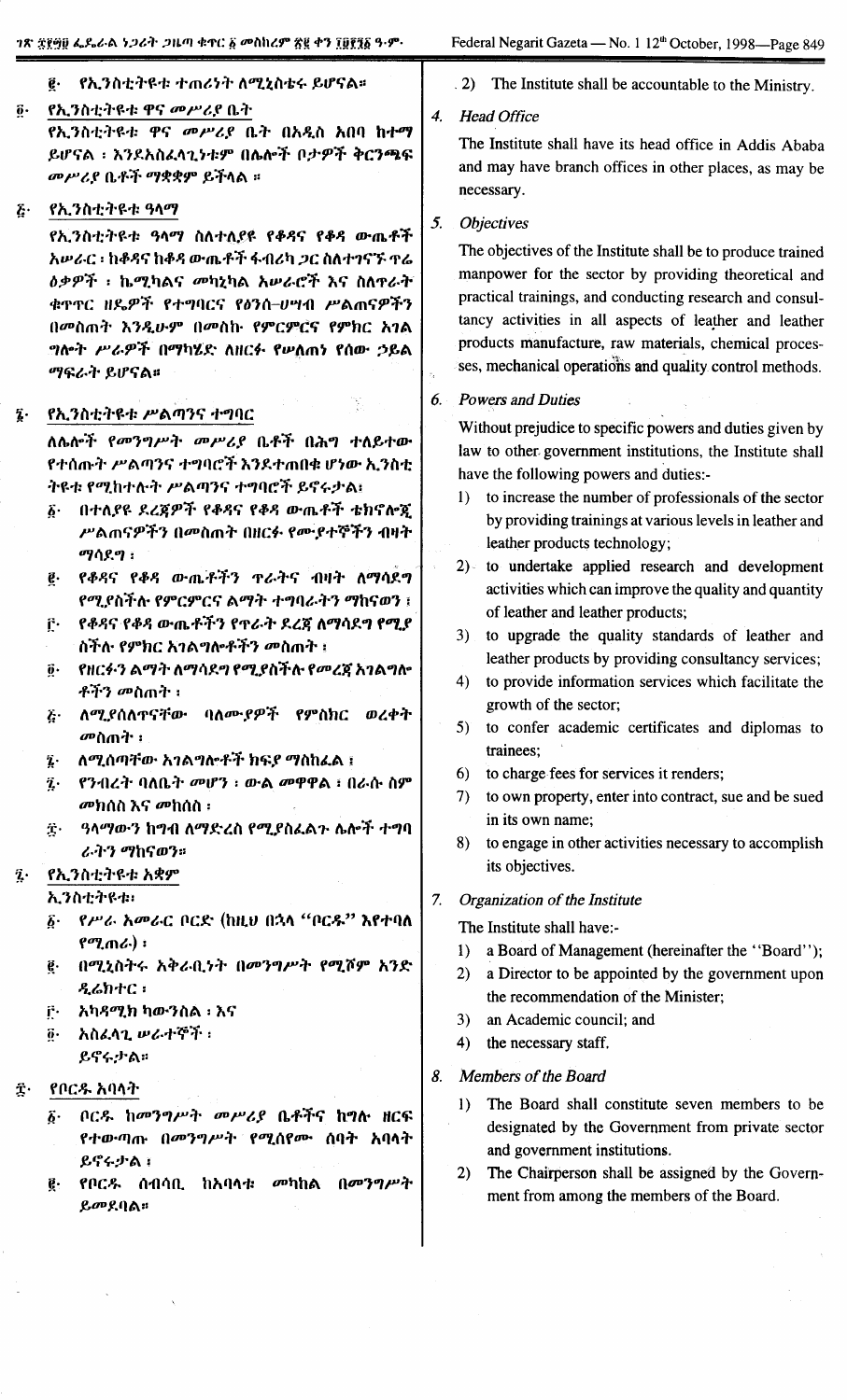## ገጽ ፰፻፶ ፌዶራል *ነጋሪት ጋ*ዜጣ ቁተር ፩ መስከረም <u>ጽ</u>፪ ቀን ፲፱፻፺፩ ዓ·ም·

- የቦርዱ ሥልጣንና ተግባር  $\ddot{\theta}$ ቦርዱ የሚከተሉት ሥልጣንና ተግባሮች ይኖሩታል፤
	- የኢንስቲትዩቱን ሥራዎች በበላይነት የመቆጣጠር ፣  $\hat{b}$ . *የመኪታተ*ል እና ኢንስቲትዩቱ በዓላማው መሥረት ተግባራዊ እንቅስቃሴ ማድረጉን/የማረጋገጥ ፤
	- የፌዴራል ሲቪል ሰርቪስ ሕግን መሠረታዊ መርሆዎች ę. በመከተል የኢንስቲትዩቱ ሥራተኞች የሚቀጠሩበትንና የሚተዳደሩበትን መመሪያዎች የማፅደቅ ፣ የሠራተ ኞችን የደመወዝ ስኬልና ሌሎች የማነቃቂያ ክፍያዎችን የመወሰን ፣ ተግባራዊነታቸውንም የመከታተል ፣
	- ለዲሬክተሩ በቀዋታ ተጠሪ የሆኑ ኃላፊዎችን ቅጥር ፣ Ĉ۰ ምደባና ስንብት የማፅደቅ ፣
	- ኢንስቲትዩቱ ለሚሰጣቸው አገልግሎቶች የሚያስከፍ  $\vec{\bm{\theta}}$  . ለውን የክፍያ ተመኖች የመወሰን ፣
	- ኢንስቲትዩቱ ከአገር ውስዋ ወይም ከውጭ አገር  $\bar{c}$ . ተቋማት ጋር የሚያደርጋቸውን ስምምነቶች የማፅደቅ ፤
	- የኢንስቲትዩቱን የሥራ ፕሮግራምና በጀት ለሚኒስቴሩ  $\mathbf{\hat{z}}$ . የማቅረብ ፣ ሲፈቀድም ተግባራዊነቱን የመቆጣጠር ፤
	- ይህንን ደንብ መሠረት በማድረግ የሚዘጋጁ የኢንስቲት  $\tilde{\mathbf{z}}$ . **ዩቱን የውስ**ዮ ደንቦች የማፅደቅ ፣ ተግባራዊነታቸውንም የመከታተል ፣
	- ድ በኢንስቲትዩቱ ዲሬክተር በሚቀርቡ ሴሎች የፖሊሲ ጉዳዮች ላይ የመምከር ፣ የመወሰን ፣
	- ለኢንስቲትዩቱ ዲሬክተር አጠቃላይ የሥራ መመሪያ  $\hat{\boldsymbol{\boldsymbol{v}}}\cdot$ የመስጠት ፣
	- የኢንስቲትዩቱን የሥራ አፈጻጸም ሪፖርት በየሩብ  $\mathbf{r}$ ዓመቱ ንምግሞ ከአስተያየት ጋር ለሚኒስቴሩ የማቅረብ።
- $\mathbf{\tilde{i}}$ . የቦርዱ ስብሰባ
	- ቦርዱ በወር አንድ ጊዜ መደበኛ ስብሰባ ይኖረዋል ፤  $\boldsymbol{\delta}$  . ሆኖም አስፈላጊ ሆኖ ሲገኝ በማናቸውም ጊዜ አስቸኳይ ስብሰባ ሊጠራ ይችላል።
	- በቦርዱ ስብሰባ ላይ ከማማሽ በላይ የሚሆኑት አባላት ę. ከተገኙ ምልዐተ-ጉባዔ ይሆናል።
	- የዚህ አንቀጽ ንውስ አንቀጽ (፪) እንደተጠበቀ ሆኖ ቦርዱ Ĉ٠ ውሳኔ የሚሰጠው በድምፅ ብልጫ ይሆናል ፣ ሆኖም ድምዕ እኩል ለእኩል የተከፈለ ከሆነ ሰብሳቢው ወሳኝ ድምዕ ይኖረዋል።
	- $\ddot{\bm{\theta}}$  . የዚህ አንቀጽ ድንጋጌዎች እንደተጠበቁ ሆነው ቦርዱ የራሱን የስብሰባ ሥነ-ሥርዓት ደንብ ሊያወጣ ይችላል።

#### የዲሬክተሩ ሥልጣንና ተግባር  $\mathbf{16}$

- ዲሬክተሩ የኢንስቲትዩቱ ዋና ሥራ አስፈጻሚ ሆኖ 6.<br>G ከቦርዱ በሚሰጠው አጠቃላይ መመሪያ መሠረት የኢን ስቲትዩቱን ሥራዎች ይመራል ፣ ያስተዳድራል።
- ፪· በዚህ አንቀጽ ንውስ አንቀጽ (፩) የተመለከተው አጠቃላይ አን*ጋገ*ር እንደተጠበቀ ሆኖ ፣ ዲሬክተሩ፡
	- *ህ*) በዚህ ደንብ አንቀጽ ፯ የተመለከቱትን የኢንስቲት <u>ዩቱን ሥልጣንና ተግባሮች ሥራ ላይ ያውላል ፣</u>
	- የኢንስቲትዩቱን የሥራተኞች አስተዳደር መመሪያ፣ ለ) የደመወዝ ስኬልና ሌሎች የማነቃቂያ ክፍያዎች አዋንቶ ለቦርዱ ያቀርባል ፣ ሲፈቀደም ተግባራዊ **PRC2A:**
- 9. Powers and Duties of the Board
	- The Board shall have the following powers and duties:
	- 1) to supervise and follow-up the activities of the Institute and ensure that it functions in accordance with its objectives;
	- 2) to approve directives, based on the general principles of federal civil service laws, for the employment and administration of the staff of the Institute; to determine salary scales and other incentives and follow up the implementation of same;
	- 3) to approve the employment, assignment and dismissal of officials directly accountable to the Director;
	- 4) to determine fees to be charged by the Institute for the services it renders;
	- 5) to endorse agreements to be concluded by the Institute with local or foreign institutions;
	- 6) to submit the work program and budget of the Institute to the Ministry and, upon approval, supervise the implementation of same;
	- 7) to approve the internal regulations of the Institute to be prepared pursuant to these Regulations, and follow-up the implementation of same;
	- 8) to deliberate and decide on other policy issues proposed by the Director;
	- 9) to give general directives to the Director;
	- 10) to evaluate the performance report of the Institute, quarterly, and submit same to the Ministry together with its comments.
- 10. Meetings of the Board
	- 1) The Board shall have a regular meeting every month; it may, however, convene extraordinary meetings as deemed necessary.
	- 2) There shall be a quorum where more than half of the members of the Board are present.
	- 3) without prejudice to the provisions of sub-Article (2) of this Article, the Board shall decide by a majority vote. In case of a tie the Chairperson shall have a casting vote.
	- 4) Subject to the provisions of this Article, the Board may issue its own rules of procedure.

## 11. Powers and Duties of the Director

- 1) The director shall be the chief executive officer of the Institute and, as such shall, subject to the general directives of the Board, direct and administer the activities of the Institute.
- 2) Without limiting the generality of sub-Article (1) of this Article, the Director shall:
	- (a) exercise the powers and duties of the Institute specified in Article 6 of these Regulations;
	- (b) study and submit to the Board the administrative manual, salary scale and other incentives of the Institute and implement same upon approval;  $\mathcal{L}(\mathbf{k})$  .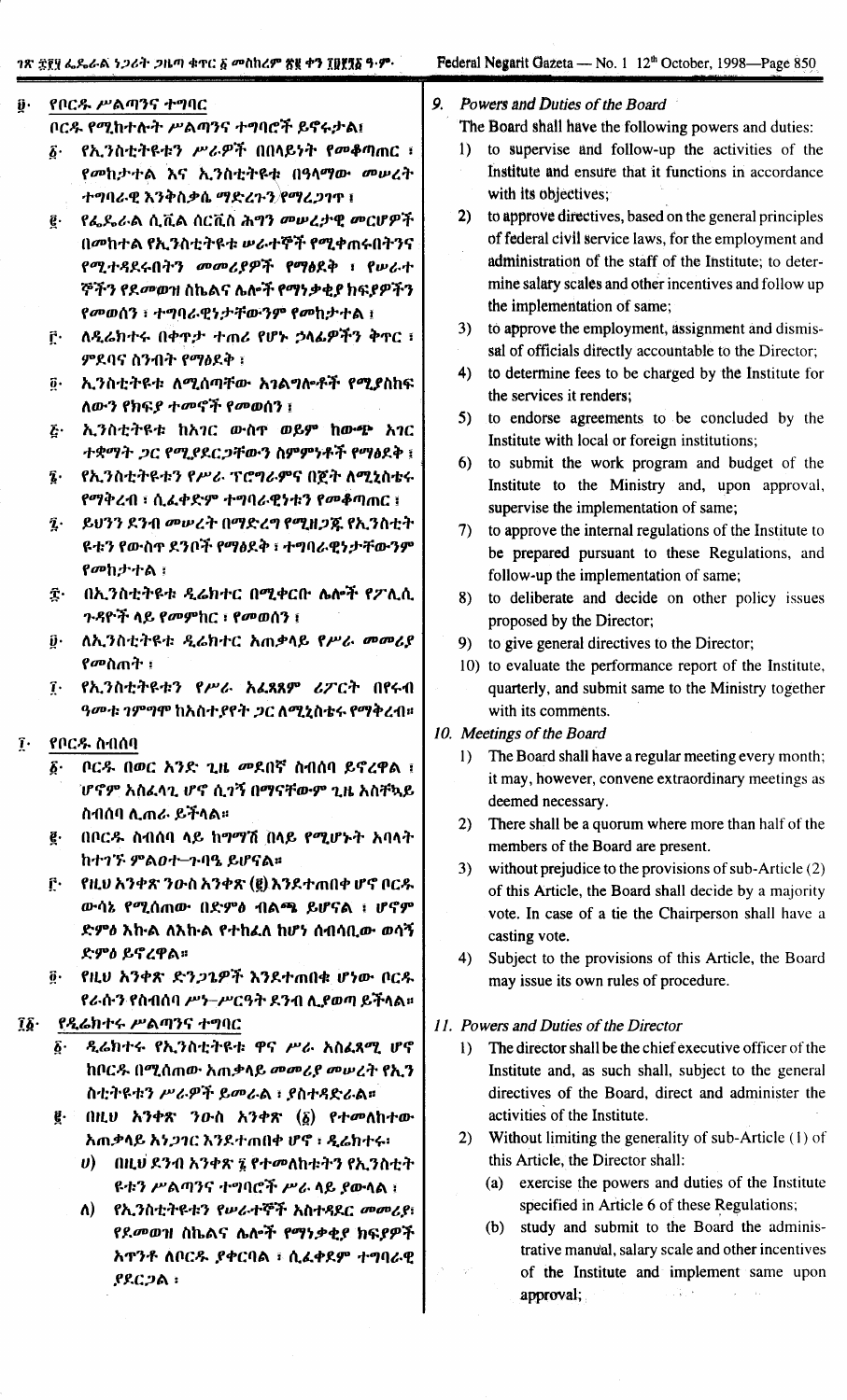| [동생] 3월 11일 - 11월 12일 - 11일 - 11월 12일 - 11월 11일 - 11<br>$\mathbf{d}$<br>የኢንስቲትዩቱን የሥራ ፕሮግራድና በጀት<br>አዘጋጅቶ ለቦርዱ ያቀርባል ፣ ሲፈቀድም<br>ተግባራዊ ያደርጋል :<br>ለኢንስቲትዩቱ በተፈቀደው በጀትና የሥራ<br>$\mathbf{a}$<br>ፕሮግራም መሠረት ገንዘብ ወጪ ያደርጋል ፣<br>ከሦስተኛ ወገኖች ጋር በሚደረጉ ግንኙነቶች<br>$\boldsymbol{w}$<br>. ኢንስቲትዩቱን ይወክላል ፣<br>ያኢንስቲትዩቱን የሥራ አፈፃፀምና የሂሣብ<br>$\mathcal{L}$<br>ሪፖርት አዘጋጅቶ ለቦርዱ ያቀርባል።<br>ዲሬክተሩ ለኢንስቲትዩቱ <sub>ሁ</sub> ሥራ ቅልዋፍና በሚያስ<br>Ë.<br><i>ፌ</i> ል <i>ግ መጠን ሥልጣን</i> ና ተግባሩን በከፉል ለኢንስቲ<br>ትዩቱ ሌሎች ኃላፊዎችና ሥራተኞች በውክልና ሊሰተ<br>ይችላል።                                                                                                                                                                                          | prepare and ubmit to the Board the work<br>(c)<br>program, and budget of the Institute and im-<br>plement same upon approval;<br>effect payment in accordance with the approved<br>(d)<br>budget and work program of the Institute;<br>represent the Institute in its dealings with third<br>(e)<br>parties;<br>$(f)$ submit to the Board the performance and finan-<br>cial reports of the Institute.<br>The Director may delegate part of his powers and<br>3)<br>duties to officers and other employees of the Institute<br>to the extent necessary for the effective performance<br>of the activities of the Institute.                                                                                                                                                                                                                                                                                                |
|-------------------------------------------------------------------------------------------------------------------------------------------------------------------------------------------------------------------------------------------------------------------------------------------------------------------------------------------------------------------------------------------------------------------------------------------------------------------------------------------------------------------------------------------------------------------------------------------------------------------------------------------------------------------------------------------------------------------|----------------------------------------------------------------------------------------------------------------------------------------------------------------------------------------------------------------------------------------------------------------------------------------------------------------------------------------------------------------------------------------------------------------------------------------------------------------------------------------------------------------------------------------------------------------------------------------------------------------------------------------------------------------------------------------------------------------------------------------------------------------------------------------------------------------------------------------------------------------------------------------------------------------------------|
| ስለአካዳሚክ ካውንስል አባላት"<br>$\tilde{1}\tilde{g}$ .                                                                                                                                                                                                                                                                                                                                                                                                                                                                                                                                                                                                                                                                     | 12. Members of Academic council<br>The Academic Council of the Institute shall consist of the                                                                                                                                                                                                                                                                                                                                                                                                                                                                                                                                                                                                                                                                                                                                                                                                                              |
| የኢንስቲትዩቱ አካዳሚክ ካውንስል የሚከተሉት አባላት                                                                                                                                                                                                                                                                                                                                                                                                                                                                                                                                                                                                                                                                                  | stription following members:                                                                                                                                                                                                                                                                                                                                                                                                                                                                                                                                                                                                                                                                                                                                                                                                                                                                                               |
| ይኖሩታል፡<br>የኢንስቲትዩቱ ዳሬክተር  ሰብሳቢ<br>$\delta$ .<br>ğ.<br>$\mathbf{r}$<br>$\ddot{\mathbf{0}}$ .<br>ከኢንስቲትዩቱ ልዩ ልዩ ክፍሎች በቦርዱ<br>$\ddot{\mathcal{L}}$<br><i>የሚ</i> ሰየሙ ተወካዮች .<br>,,                                                                                                                                                                                                                                                                                                                                                                                                                                                                                                                                    | 1)<br>2)<br>3)<br>, ,<br>4)<br><i>5</i> )<br>representatives from the various Departments<br>of the Institute to be designated by the Board<br>13. Powers and Duties of the Academic Council                                                                                                                                                                                                                                                                                                                                                                                                                                                                                                                                                                                                                                                                                                                               |
| የአካዳሚክ ካውንስሉ ሥልጣንና ተግባር<br>TË∙                                                                                                                                                                                                                                                                                                                                                                                                                                                                                                                                                                                                                                                                                    | The Academic Council shall have the following powers                                                                                                                                                                                                                                                                                                                                                                                                                                                                                                                                                                                                                                                                                                                                                                                                                                                                       |
| የአካዳሚክ ካውንስሉ የሚከተሉት ሥልጣንና ተገባሮች                                                                                                                                                                                                                                                                                                                                                                                                                                                                                                                                                                                                                                                                                   | and duties:-                                                                                                                                                                                                                                                                                                                                                                                                                                                                                                                                                                                                                                                                                                                                                                                                                                                                                                               |
| ይኖሩታል፡<br>፩· የኢንስቲትዩቱን ልዩ ልዩ የትምሀርት ፕሮግራምና<br>ካሴንደር <i>መ</i> ርምሮ ለቦር <i>ዱ</i> የማቅረብ ፣<br>ዲፕሎማ ፣ ሥርቲፊኬትና ልዩ ሽልማት የሚሰዋበትን<br>ġ.<br>ሁኔታ እያጠና ለቦርዱ የማቅረብ ፡<br>የተማሪዎችና ሥልጣኞች አቀባበልን ፡ የትምሀርት<br>Ë۰<br>ደረጃ አወሳሰንን ፣ ምዘናን፣ የዲሲፕሊንና የምረቃ<br>ንዳዮችን የሚ <i>መ</i> ለኩቱ መመዘኛ መስፈርቶችን<br>አዜጋጅቶ ለቦርዱ የማቅረብ ፡ ሲፌቀድም ተግባራዊ<br>የማድረግ ፡ በነዚህ ጉዳዮች ላይ የሚቀርቡ አቤቱታዎ<br>ችንና ቅሬታዎችን መርምሮ ውሳኔ የመስጠት ፡<br>አጠቃላይ የፌተና አሰጣጥ ዘዴና ሁኔታን የመወሰን ፣<br>$\ddot{\theta}$ .<br>ስለአካዳሚክ እድንቶች ንዳይ አዋንቶ ለቦርዱ<br>$\ddot{G}$<br>የማቅረብ፡<br>ወደሚቀዋለው የትምህርት እርከን የሚሸጋገሩ ተማሪ<br>$\dddot{\mathbf{z}}$ .<br><i>ዎችን ገ</i> ዘርዝር <i>መ</i> ርምሮ የመወሰን ፡<br>የራሱን የስብሰባ ሥነ ሥርዓት ደንብ የመወሰን ፡<br>ï.<br>በቦርዱ የሚሰጡትን ሌሎች ተግባሮች የማከናወን ።<br>$\ddot{\mathbf{r}}$<br>3,200 - 120 | to examine and submit to the board the academic<br>$_{\rm D}$<br>program and calendar of the Institute;<br>2) to undertake study on the conferring of diplomas,<br>certificates and special awards and submit it to the<br>board;<br>to prepare and submit to the board, criteria for<br>3)<br>admission of students and trainees, determination of<br>academic standards, evaluation, disciplinary and<br>graduation matters, and implement same upon ap-<br>proval; examine and decide on grievances and<br>complaints on these matters;<br>to determine methods and conditions of ex-<br>4)<br>amination;<br>to study and summit to the Board promotions in<br>5)<br>academic rank;<br>to examine and decide on the list of students to be<br>6)<br>promoted to the next academic level;<br>to determine its own rules of procedure;<br>7)<br>to perform such other duties as may be given to it by<br>8)<br>the Board. |
| $0$ ? $\lambda$<br>ΪÖ·<br>የኢንስቲተዩቱ በጀት ከሚከተሉት ምንጮች የተውጣጣ<br>$EIFFA$ :<br>በፌደሬራል መንግሥት ከሚመደብለት የገንዘብ ድንማ ፡<br>$\ddot{\theta}$ .<br>ġ.<br>ከሚሰበሰበው የአንልግሎት ክፍደ፡ እና<br>ከዕርዳታ፡፡ ከስጦታ እና ከማናቸውም ሌሎች ምንጮች<br>$\mathbf{r}$<br>ከሚያጎኘው ገቢ ።<br>$PZ$ ሣብ መዛማብት $\cdot$<br>ï&∙                                                                                                                                                                                                                                                                                                                                                                                                                                                 | 14. Budget<br>The budget of the Institute shall be drawn from the<br>following sources:<br>financial subsidy allocated by the Federal Govern-<br>$\mathbf{D}$<br>ment;<br>fees collected from its services; and<br>(2)<br>3) grants, donations and any other sources of income.<br>15) Books of Account<br>1) The Institute shall keep complete and accurate books                                                                                                                                                                                                                                                                                                                                                                                                                                                                                                                                                         |
| ፩· ኢንስቲትዩቱ የተሟለና ትክክለኛ የሆኑ የሂሣብ<br>መዛግብት ይይዛል።                                                                                                                                                                                                                                                                                                                                                                                                                                                                                                                                                                                                                                                                    | of accounts.                                                                                                                                                                                                                                                                                                                                                                                                                                                                                                                                                                                                                                                                                                                                                                                                                                                                                                               |